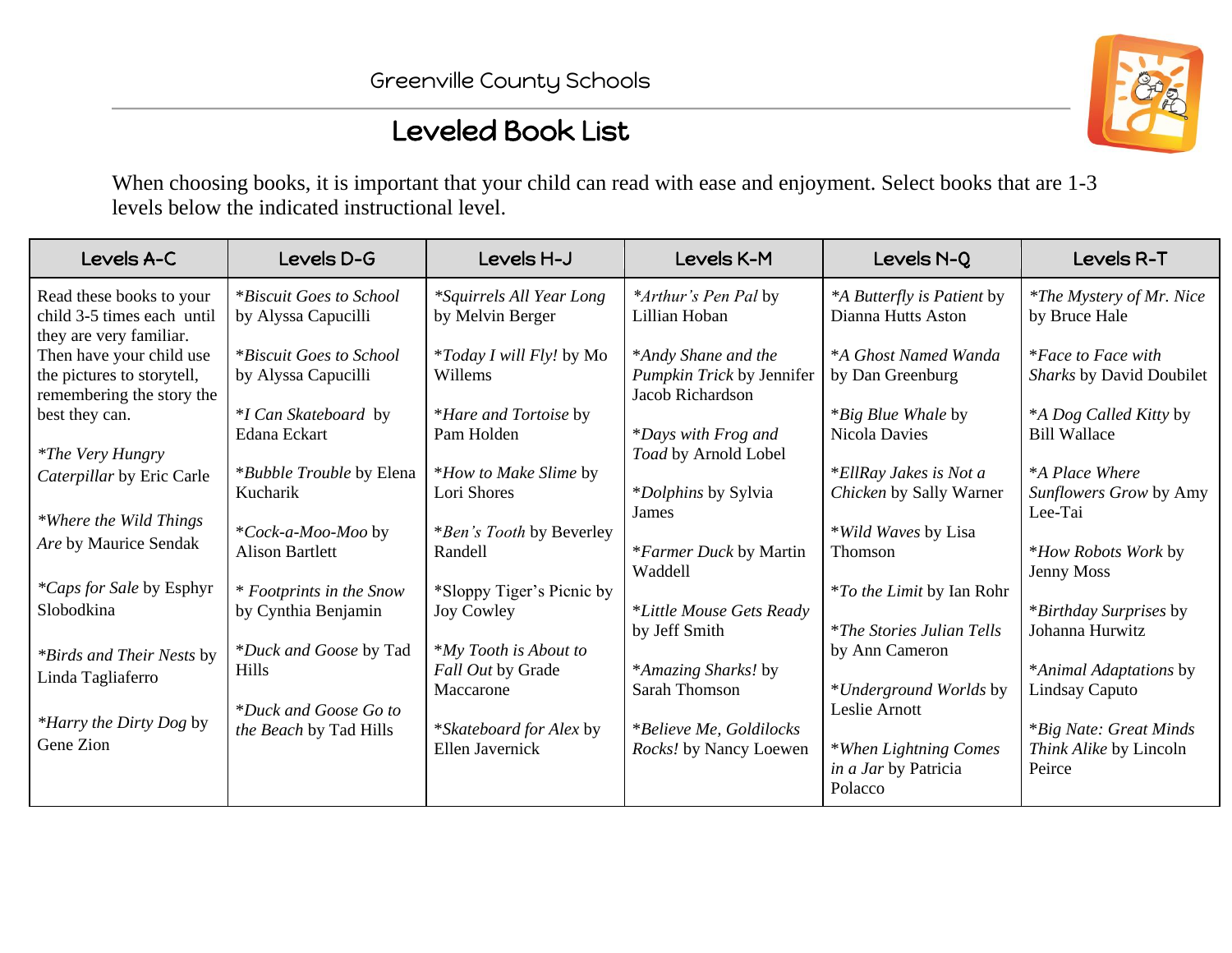

## Leveled Book List

| Levels A-C                                            | Levels D-G                                                      | Levels H-J                                                             | Levels K-M                                                 | Levels N-Q                                              | Levels R-T                                                             |  |  |
|-------------------------------------------------------|-----------------------------------------------------------------|------------------------------------------------------------------------|------------------------------------------------------------|---------------------------------------------------------|------------------------------------------------------------------------|--|--|
| *Knuffle Bunny: A<br>Cautionary Tale by Mo<br>Willems | *Buzz Said the Bee by<br>Hans Wilhelm                           | *Swimming with Dolphins<br>by Pam Holden                               | *Amanda Pig and the<br>Wiggly Tooth by Jean Van<br>Leeuwen | <i>*Knights in Shining</i><br>Armor by Gail Gibbons     | *Escape by Gordon<br>Korman                                            |  |  |
| <i>*Three Billy Goats Gruff</i>                       | *Butterflies by Gilda<br>Berger                                 | *Stubborn Goat by Jenny<br>Feely                                       | *Bats by Matthew Hugo                                      | *What is a Whale by<br><b>Bobbie Kalman</b>             | <i>*Macaroni Boy by</i><br>Katherine Ayers                             |  |  |
| by Paul Galdone<br>*Bunny Cakes by                    | *Puppy Mudge Takes a<br><b>Bath by Cynthia Rylant</b>           | <i>*The Brave Puffer Fish by</i><br>Cari Meister                       | *Camp Ghost-Away by<br><b>Judy Delton</b>                  | *A Brand-New Me! by<br>Henry Winkler                    | <i>*Long Shot</i> by Mike<br>Lupica                                    |  |  |
| <b>Rosemary Wells</b>                                 | <i>*Ella Sarah Gets Dressed</i><br>by Margaret Chodos           | <i>*The Very Lonely Firefly</i><br>by Eric Carle                       | <i>*Big Machines</i> by<br>Carlotta Cruz                   | *Blast Off to Space Camp<br>by William Rice             | <i>*The Borrowers</i> by Mary<br>Norton                                |  |  |
| *Corduroy by Don<br>Freeman                           | *Chicks! by Sandra<br>Horning                                   | *Froggy Plays Soccer by<br>Jonathan London                             | *Hurricanes and<br>Tornadoes by Jim Aaron                  | *Gooseberry Park by<br>Cynthia Rylant                   | *Behind the Curtain by<br>Peter Abrahams                               |  |  |
| *Peter's Chair by Ezra<br><b>Jack Keats</b>           | <i>*National Geographic</i><br>Swim, Fish by Susan B.<br>Neuman | *Iris and Walter and the<br>Field Trip by Elissa<br><b>Haden Guest</b> | *Homework Hassles by<br>Abby Klein                         | *Skate Park Challenge by<br><b>Jake Maddox</b>          | *Harriet the Spy by<br>Louise Fitzhugh                                 |  |  |
| <i>*Red Riding Hood by</i><br>James<br>Marshall       | <i>*The Classroom Pet by</i><br>Betsy Lewin                     | *Henry and Mudge and<br>the Happy Cat by Cynthia                       | *Gymnastics by Ruth<br>Mattison                            | *Clarice Bean, Don't<br>Look Now by Lauren<br>Child     | <i>*The Junkyard Bot by C.J.</i><br>Richards                           |  |  |
| <i>*The Carrot Seed by Ruth</i><br>Krauss             | *Please Don't Feed the<br>Bears by Allan Fowler                 | Rylant<br><i>*Going Fast by Sarah</i>                                  | *Leroy Ninker Saddles Up<br>by Kate DiCamillo              | <i>*Fishing for a Living by</i><br>Alan Rubin           | *You Wouldn't Want To<br><b>Be A Roman Gladiator!</b><br>by John Malam |  |  |
| <i>*The Kissing Hand</i> by<br><b>Audrey Penn</b>     | <i>*Ice Cream Soup</i> by Ann<br>Ingalls                        | O'Neil<br>*Danny and the Dinosaur<br>by Syd Hoff                       | *Sharks by Gail Gibbons<br>*Swimmy by Leo Lionni           | *Little Kids First Big<br>Book of Who by Jill<br>Esbaum | *Breakfast in the<br>Rainforest by Richard<br>Sobol                    |  |  |
| <i>*The Three Little Pigs by</i>                      | *I Love My New Toy! by<br>Mo Willems                            | *Curious George First<br>Day of School by H.A.                         | <i>*Tooth Trouble by Abby</i><br>Klein                     | *Recess at 20 Below by<br>Cindy Aillaud                 | *Saving Lilly by Peg<br>Kehret                                         |  |  |